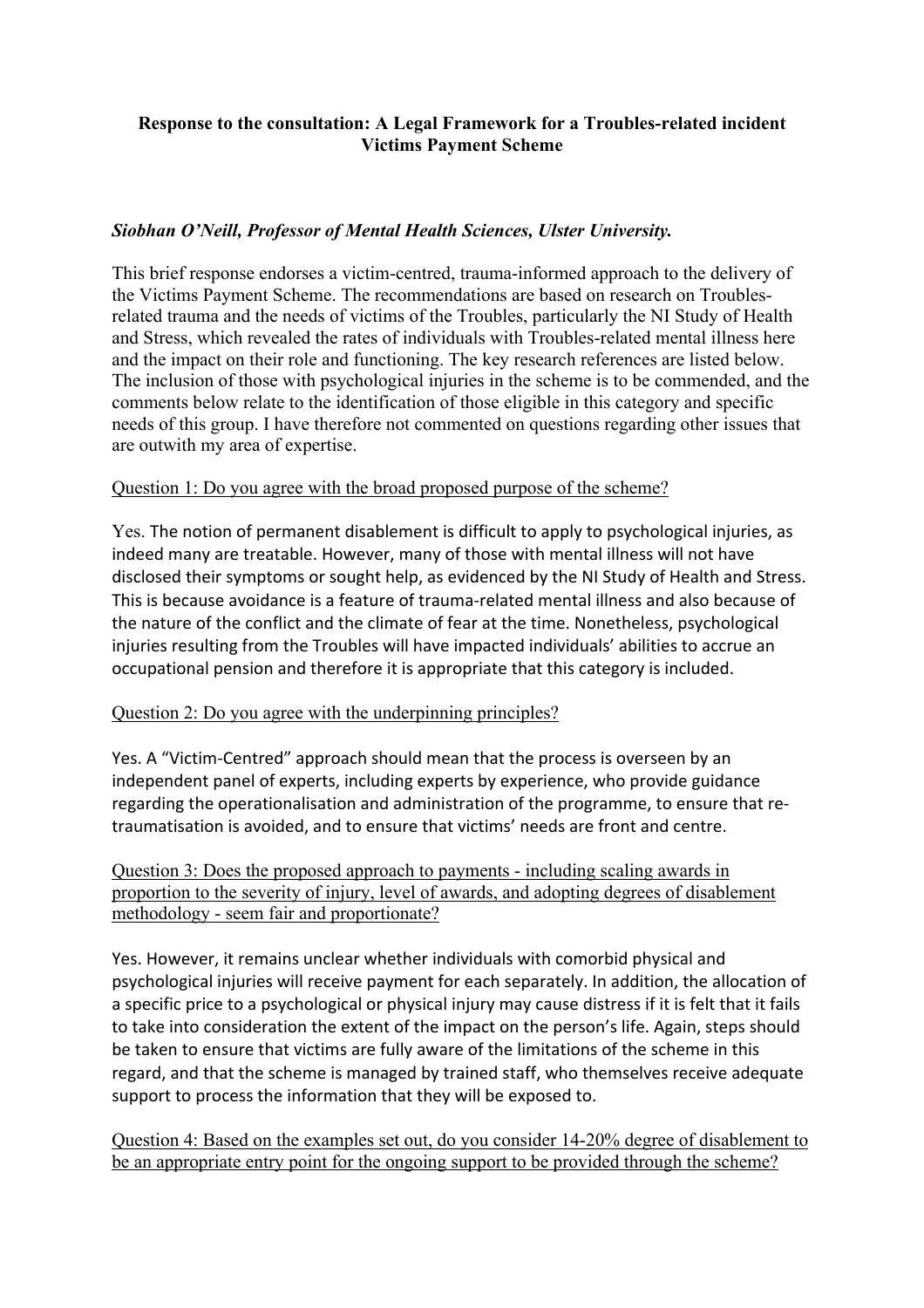No. It would be more appropriate to ensure that all those affected have access to the payments.

#### Question 10: Do you agree with the proposed approach to who will benefit from the scheme?

No. The concept of primary and secondary victimhood is not appropriate when we are referring to psychological injury. The scheme purports to use the established diagnostic criteria for psychiatric illness to assess psychological injury, however the proposals do not appear to adhere to these in their inclusion criteria. PTSD is an appropriate diagnostic category to use as an example, since the illness is linked to a specific traumatic event, which can (theoretically at least) be categorised as a Troubles-related event. Many would argue that it is the only psychological injury that can be reliably related to particular events because of the nature of the symptoms (flashbacks and nightmares). The traumatic events that can lead to PTSD include the sudden death or serious injury to a loved one, and also seeing someone dead or seriously injured. Where these types of Troubles-related traumatic events have led to PTSD, the victim should be eligible for this scheme, regardless of their location when the incident that caused the death or injury to the other person occurred. To be clear, a parent who develops PTSD after seeing body parts of their child, who died in a Troubles related incident, should be eligible for the scheme. In keeping with the psychiatric criteria for PTSD those who were not present at the time of an incident that subsequently led to the disorder should also receive these payments. This would be considered "fair and proportionate".

## Question 12: Do you agree with the proposed approach to evidence and assessment?

No. The NI Study of Health and Stress revealed that many of those with the worst mental illness as a result of Troubles related trauma exposure did not ask for help. In addition, one of the clusters of the symptoms of PTSD includes avoidance behaviour, and many of those affected avoided discussing traumatic events out of a fear that this will trigger a flashback or as a result of the culture of fear at the time. In many cases medical evidence regarding the symptoms will simply not exist and in these cases assessment will need to be undertaken by a highly trained mental health trauma specialist, who will be sensitive to victims' needs and the potential for the process of assessment to cause additional harm.

## Question 15: Do you support the proposed support arrangements?

The support arrangements lack detail at present. As outlined above, the development of the support structures and integration with current structures, should be overseen by an independent body of mental health experts, victims and their advocates.

## **Key references**

Bunting, B.P., Murphy, S.D., O'Neill, S.M., Ferry, F.R. (2012). Lifetime prevalence of mental health disorders and delay in treatment following initial onset: evidence from the Northern Ireland Study of Health and Stress. *Psychol Med.* 42(8):1727-39. doi: 10.1017/S0033291711002510. Epub 2011 Nov 25.

(P2) Bunting, B., Murphy, S., O'Neill, S., Ferry, F. (2013). Prevalence and predictors of 12-month DSM-IV disorders in the Northern Ireland Study of Health and Stress. *Soc Psychiatry Psychiatr Epidemiol.* 48(1):81-93. doi: 10.1007/s00127-012-0518-5. Epub 2012 May 17.